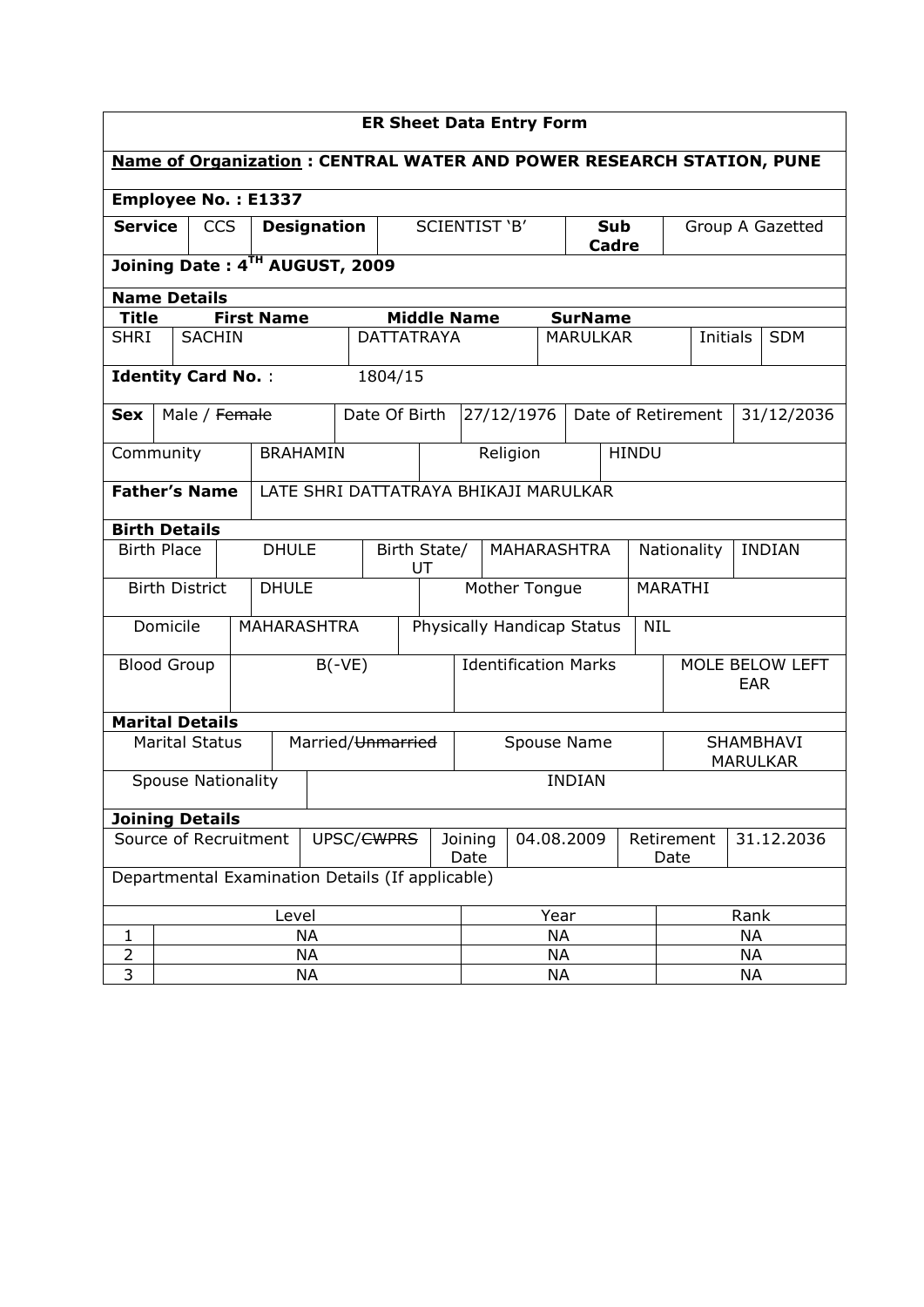| Remarks (if any)<br><b>NA</b> |                  |             |              |              |  |  |  |  |  |  |  |  |  |
|-------------------------------|------------------|-------------|--------------|--------------|--|--|--|--|--|--|--|--|--|
| Languages known               |                  |             |              |              |  |  |  |  |  |  |  |  |  |
|                               | Name of Language | <b>Read</b> | <b>Write</b> | <b>Speak</b> |  |  |  |  |  |  |  |  |  |
| Indian Languages 1<br>Known   | <b>MARATHI</b>   | <b>YES</b>  | <b>YES</b>   | <b>YES</b>   |  |  |  |  |  |  |  |  |  |
| $\overline{2}$                | <b>HINDI</b>     | <b>YES</b>  | <b>YES</b>   | <b>YES</b>   |  |  |  |  |  |  |  |  |  |
| 3                             | <b>ENGLISH</b>   | <b>YES</b>  | <b>YES</b>   | <b>YES</b>   |  |  |  |  |  |  |  |  |  |
| 4                             |                  |             |              |              |  |  |  |  |  |  |  |  |  |
| 5                             |                  |             |              |              |  |  |  |  |  |  |  |  |  |
|                               |                  |             |              |              |  |  |  |  |  |  |  |  |  |
| Foreign Languages             | <b>NA</b>        | <b>NA</b>   | <b>NA</b>    | <b>NA</b>    |  |  |  |  |  |  |  |  |  |
| Known                         |                  |             |              |              |  |  |  |  |  |  |  |  |  |
| $\overline{2}$                | <b>NA</b>        | <b>NA</b>   | <b>NA</b>    | <b>NA</b>    |  |  |  |  |  |  |  |  |  |
| 3                             | <b>NA</b>        | <b>NA</b>   | <b>NA</b>    | <b>NA</b>    |  |  |  |  |  |  |  |  |  |

## Details of deputation (if applicable)

| Name of the Office | Post held at that<br>time in parent office | Name of post<br>(selected for<br>deputation |       | Period of deputation |
|--------------------|--------------------------------------------|---------------------------------------------|-------|----------------------|
| ΝA                 | ΝA                                         | ΝA                                          | Since | From                 |
| ΝA                 | ΝA                                         | ΝA                                          | ΝA    | ΝA                   |

## Details of Foreign Visit

| SI.<br>No. | Place of Visit | Date of<br>visit | Post held at<br>that time | Whether it<br>is a | Details of visit |
|------------|----------------|------------------|---------------------------|--------------------|------------------|
|            |                |                  |                           | personal or        |                  |
|            |                |                  |                           | official visit     |                  |
| <b>NA</b>  | ΝA             | ΝA               | ΝA                        | ΝA                 | ΝA               |

## Transfer/Posting Detail (if applicable)

| Place | Period of posting |      |  |  |  |  |
|-------|-------------------|------|--|--|--|--|
| NΑ    | Since             | From |  |  |  |  |
| NΑ    | ΝA                | NА   |  |  |  |  |